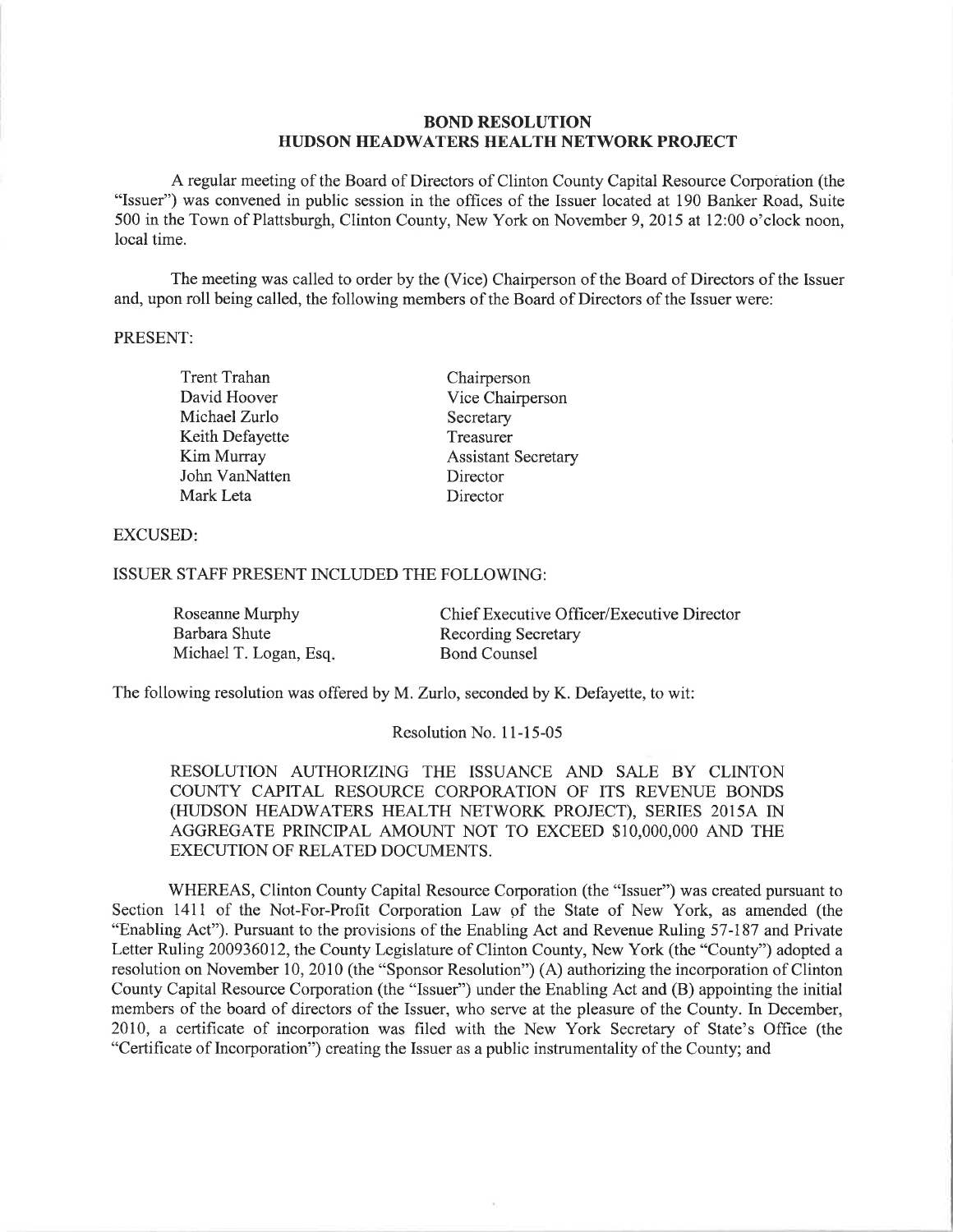Resolution # I l-15-05 - Bond Resolution Hudson Headwaters November 9, 2015 Page2 of ll

WHEREAS, the Issuer is authorized and empowered by the provisions of the Enabling Act to relieve and reduce unemployment, promote and provide for additional and maximum employment, better and maintain job opportunities, and lessen the burdens of governrnent and act in the public interest, and in carrying out the aforesaid purposes and in exercising the powers conferred in the Enabling Act, the Enabling Act declares that the Issuer will be performing essential govemmental functions; and

WHEREAS, to accomplish its stated purposes, the Issuer is authorized and empowered under the Enabling Act to acquire real and personal property; to borrow money and issue negotiable bonds, notes and other obligations therefore; to lease, sell, mortgage or otherwise dispose of or encumber any of its real or personal property upon such terms as it may determine; and otherwise to carry out its corporate purposes in the territory in which the operations of the Issuer are principally to be conducted; and

WHEREAS, Hudson Headwaters Health Network (the "Institution"), a New York not-for-profit corporation, presented an application (the "Application") to the Issuer, which Application requested that the Issuer consider undertaking a project (the "Project") for the benefit of the Institution, said Project to consist of the following: (A) (l) the acquisition of an interest in an approximate 5.80 acre parcel of land located on Route 11 (currently tax map #33.-1-28) in the Town of Champlain, Clinton County, New York (the "Land"), (2) the construction on the Land of a building to contain approximately  $25,916$  square feet (the "Facility") and (3) the acquisition and installation therein and thereon of certain machinery and equipment (the "Equipment") (the Land, the Facility and the Equipment being collectively referred to as the "Project Facility"), all of the foregoing to be owned and operated by the Borrower as a medical facility and other directly and indirectly related activities; (B) the financing of all or a portion of the costs of the foregoing by the issuance of revenue bonds of the Issuer in one or more issues or series in an aggregate principal amount sufficient to pay the cost of undertaking the Project, together with necessary incidental costs in connection therewith, in an amount then estimated to be approximately \$10,000,000 and in any event not to exceed \$10,000,000 (the "Obligations"); and (C) paying a portion of the costs incidental to the issuance of the Obligations, including issuance costs of the Obligations and any reserve funds as may be necessary to secure the Obligations; and

WHEREAS, pursuant to the authorization contained in a resolution adopted by the members of the board of directors of the Issuer on June 8, 2015 (the "Public Hearing Resolution"), the Chief Executive Officer of the Issuer (A) caused notice of a public hearing of the Issuer (the "Public Hearing") pursuant to Section 147(Ð of the Internal Revenue Code of 1986, as amended (the "Code") and, as provided in the Certificate of Lrcorporation, pursuant to the applicable provisions of Section 859-a and Section 859-b of the General Municipal Law of the State of New York, to hear all persons interested in the Project and the financial assistance being contemplated by the Issuer with respect to the Project, to be published on June 23,2015 in The Press Republican, a newspaper of general circulation available to the residents of Town of Champlain, New York, (B) caused notice of the Public Hearing to be posted on June 18, 2015 on a public bulletin board at the Town of Champlain Offices located at 729 Route 9 in the Town of Champlain, Clinton County, New York as well as on the Issuer's website, (C) caused notice of the Public Hearing to be mailed on June 18, 2015 to the chief executive officers of the county and of each city, town, village and school district in which the Project Facility is (or will be) located, (D) conducted the Public Hearing on July 8, 2015 at l0:00 a.m., local time at the Town of Champlain Offices located at 729 Route 9 in the Town of Champlain, Clinton County, New York, and (E) prepared a report of the Public Hearing (the "Public Hearing Report") which fairly summarized the views presented at such Public Hearing and caused copies of said Public Hearing Report to be made available to the members of the board of directors of the Issuer and to the County Legislature of Clinton County, New York (the "County Legislature"); and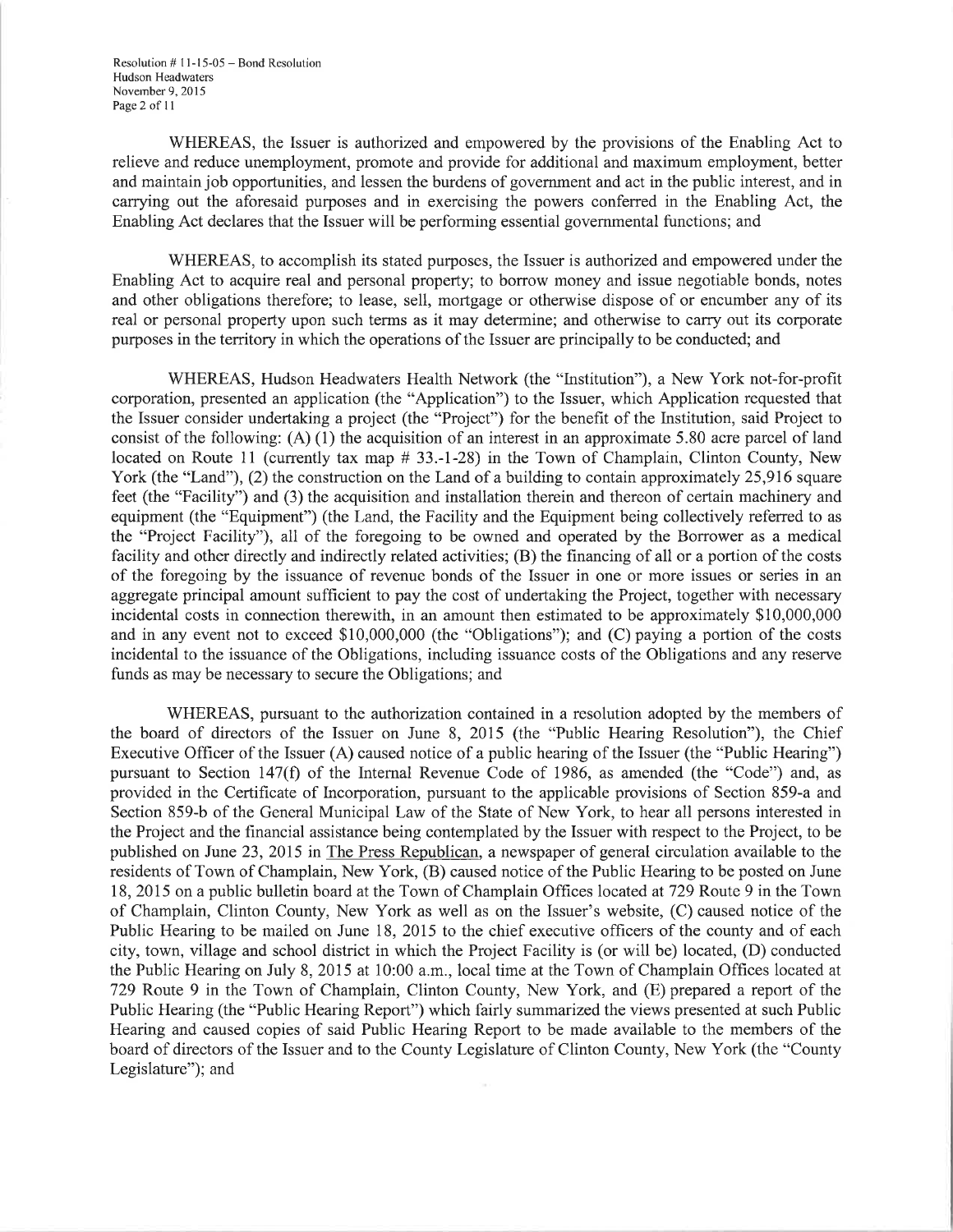Resolution  $# 11-15-05$  – Bond Resolution Iludson Headwaters November 9, 2015 Page 3 of 11

WHEREAS, pursuant to Article 8 of the Environmental Conservation Law, Chapter 43-B of the Consolidated Laws of New York, as amended (the "SEQR Act") and the regulations (the "Regulations") adopted pursuant thereto by the Department of Environmental Conservation of the State of New York (collectively with the SEQR Act, "SEQRA"), by resolution adopted by the members of the board of directors of the Issuer on July 8, 2015 (the "Preliminary SEQR Resolution"), the Issuer (A) determined (1) that the Project involves more than one "involved agency", and (2) that, the Issuer wished to investigate the advisability of undertaking a coordinated review with respect to the Project and (B) authorized the Chief Executive Officer of the Issuer to contact all other "involved agencies " for the purpose of ascertaining whether such "involved agencies" were interested in undertaking a coordinated review of the Project and, if so, designating a "lead agency" with respect to the Project (as such quoted terms are defined in SEQRA); and

WHEREAS, by resolution adopted by the County Legislature on October 15, 2015 (the "Public Approval"), the County Legislature approved the issuance of the Obligations for purposes of Section 147(Ð of the Code; and

WHEREAS, pursuant to SEQRA, by resolution adopted by the members of the board of directors of the Issuer on November 9, 2015 (the "Final SEQR Resolution"), the Issuer (A) concurred in the determination that the Town of Champlain Zoning Board of Appeals (the "Zoning Board") is the "lead agency" with respect to SEQRA and (B) acknowledged receipt of a negative declaration from lhe Zoning Board issued on September 17, 2015 (the "Negative Declaration"), in which the Zoning Board determined that the Project would not have a significant adverse environmental impact on the environment, and therefore, an environmental statement need not be proposed with respect to the Project; and

WHEREAS, the Issuer now desires to issue its Revenue Bonds (Hudson Headwaters Health Network Project), Series 20154 in the maximum aggregate principal amount of not to exceed \$10,000,000 (the "Initial Bonds") under this resolution (the "Bond Resolution"), a certificate of determination dated the date of issuance of Initial Bonds (the "Certificate of Determination") executed by an authorized officer of the Issuer and a trust indenture (the "Indenture") by and between the Issuer and a trustee (the "Trustee") for the holders of the Initial Bonds and any additional bonds issued by the Issuer under the Indenture (the "Additional Bonds", and collectively with the Initial Bonds, the "Bonds") or a bond purchase and building loan or disbursing agreement (the "Bond Purchase Agreement") by and among the Issuer, the Borrower and Glens Falls National Bank and Trust Company, as initial purchaser of the Initial Bonds (the "Holder") or the Initial Bonds will be purchased by Glens Falls National Bank and Trust Company, as initial purchaser of the Initial Bonds (the "Bank") according to the terms of a bond purchase and building loan agreement dated November 1, 2015 (the "Initial Bond Purchase Agreement") between the Issuer, the Institution, and the Bank, pursuant to which the Bank will purchase the Initial Bonds bearing interest in the Bank Purchase Rate Mode; and

WHEREAS, prior to or simultaneously with the issuance of the Initial Bonds, the Issuer and the Borrower will execute and deliver a loan agreement (the "Loan Agreement") by and between the Issuer, as lender, and the Borrower, as borrower, pursuant to the terms of which Loan Agreement (A) the Issuer will agree (1) to issue the Initial Bonds, and (2) to make a loan to the Borrower of the proceeds of the Initial Bonds (the "Loan") for the purpose of assisting in financing the Project, and (B) in consideration of the Loan, the Borrower will agree (1) to cause the Project to be undertaken and completed, (2) to use the proceeds of the Loan disbursed under the Indenture or the Bond Purchase Agreement to pay (or reimburse the Borrower for the payment of) the costs of the Project, and (3) to make payments sufficient in amount to pay when due all amounts due with respect to the Initial Bonds (the "Loan Payments") to or upon the order of the Issuer in repayment of the Loan, which Loan Payments shall include amounts equal to the Debt Service Payments due on the Initial Bonds; and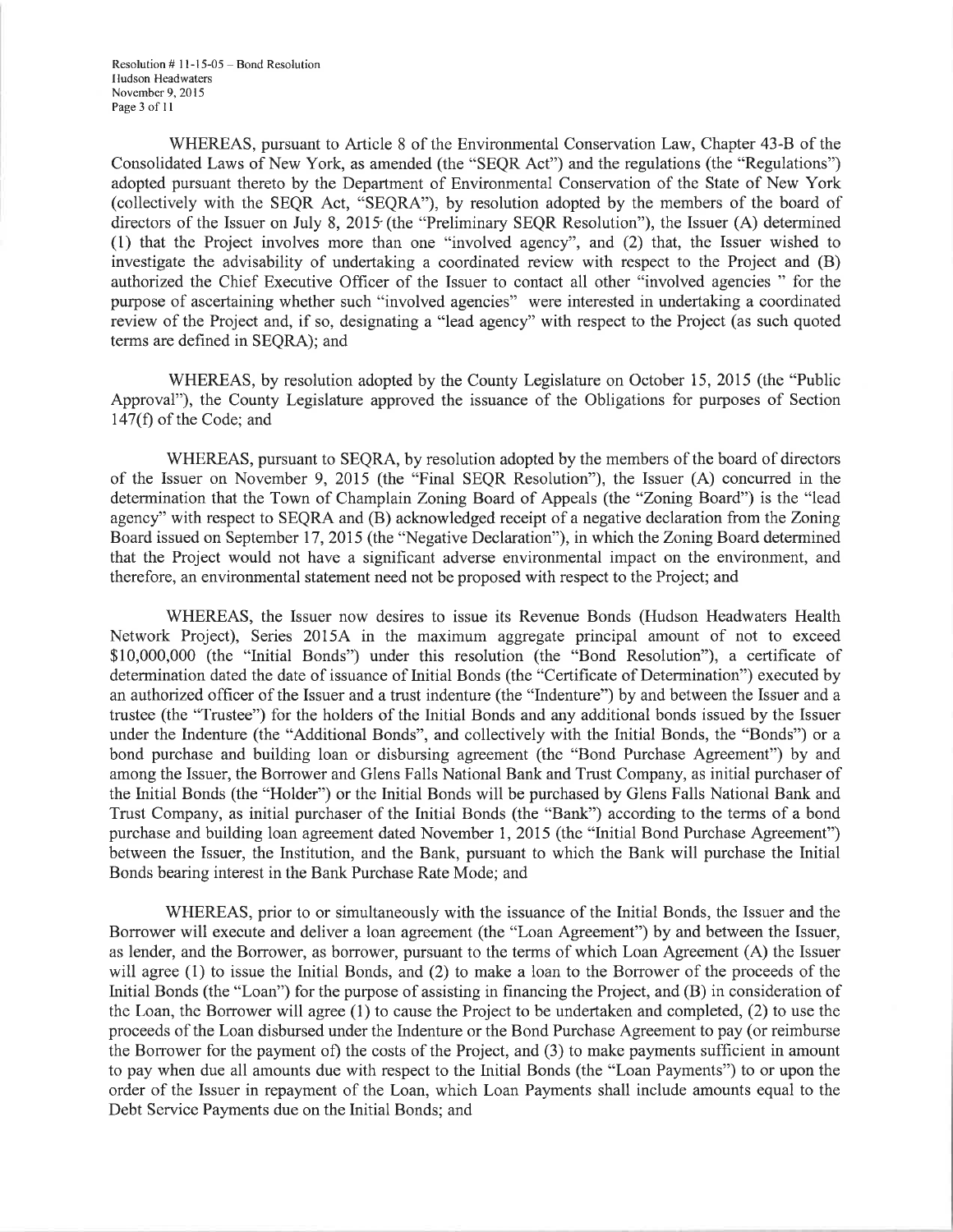WHEREAS, pursuant to the terms of the Indenture, the net proceeds of the sale of the Initial Bonds (the "Bond Proceeds") will be deposited into various trust funds held by the Trustee under the Indenture and will be disbursed by the Trustee from time to time to pay the costs of the Project, but only upon satisfaction of the requirements for making such disbursements set forth in the Indenture and in the Loan Agreement or pursuant to the Bond Purchase Agreement, the Holder will disburse the proceeds of the Initial Bonds to the Borrower from time to time to pay the costs of the Project, but only upon satisfaction of the requirements for making such disbursements set forth in the Bond Purchase Agreement; and

WHEREAS, as security for the Initial Bonds, the Issuer will execute and deliver to the Trustee or the Holder a pledge and assignment (the "Pledge and Assignment") from the Issuer to the Trustee or the Holder, and acknowledged by the Borrower, which Pledge and Assignment will assign to the Trustee or the Holder certain of the Issuer's rights under the Loan Agreement; and

WHEREAS, pursuant to the Pledge and Assignment, basic Loan Payments made by the Borrower under the Loan Agreement are to be paid directly to the Trustee or the Holder; and

WHEREAS, the (A) Borrower's obligation (1) to make all Loan Payments under the Loan Agreement and  $(2)$  to perform all obligations related thereto and  $(B)$  Issuer's obligation to repay the Initial Bonds may be further secured by a guaranty (the "Guaranty'') from the Borrower to the Holder or the Trustee; and

WHEREAS, as additional security for the Initial Bonds, the Borrower may execute and deliver a security agreement (the "Security Agreement") from the Borrower to the Holder or the Bank, pursuant to which, among other things, the Borrower grants to the Holder or the Bank, among other things, a security interest in all interest of the Borrower in the Gross Receipts (as defined in the Security Agreement) of the Borrower; and

WHEREAS, as additional security for the Initial Bonds, all amounts required to be paid under the Bond Purchase Agreement or the Indenture and the performance and observance by the Borrower of its obligations under the Loan Agreement and the other Bond Documents, (A) the Borrower may execute and deliver to the Issuer (l) a mortgage and security agreement (the "Mortgage") from the Borrower to the Issuer, which Mortgage among other things, (a) grants to the Issuer a first mortgage lien on, and a security interest in, among other things, the Project Facility and all rights of the Borrower in the Loan Agreement and (b) assigns to the Issuer the rents, issues and profits of the Project Facility and (2) an assignment of rents and leases (the "Assignment of Rents") from the Borrower to the Issuer, which Assignment of Rents, among other things, assigns to the Issuer (a) the rents, issues and profits of the Project Facility and (b) all leases, subleases, licenses or occupancy agreements affecting the Project Facility, and (B) the Issuer may execute and deliver to the Holder or the Trustee (1) an assignment of mortgage (the "Mortgage Assignment") from the Issuer to the Holder or the Trustee, pursuant to which the Issuer will assign the Mortgage to the Holder or the Trustee, and (2) an assignment of assignment of rents and leases (the "Assignment of Rents Assignment") from the Issuer to the Holder or Trustee, pursuant to which the Issuer will assign the Assignment of Rents to the Holder or the Trustee; and

WHEREAS, the Holder or the Bank will furnish to the Issuer a letter (the "Investment Letter") certifying that the Holder or the Bank is an institutional investor which is purchasing the Initial Bonds for the purpose of investment and not with a view to, or for resale in connection with, any distribution of the Initial Bonds or any part thereof; and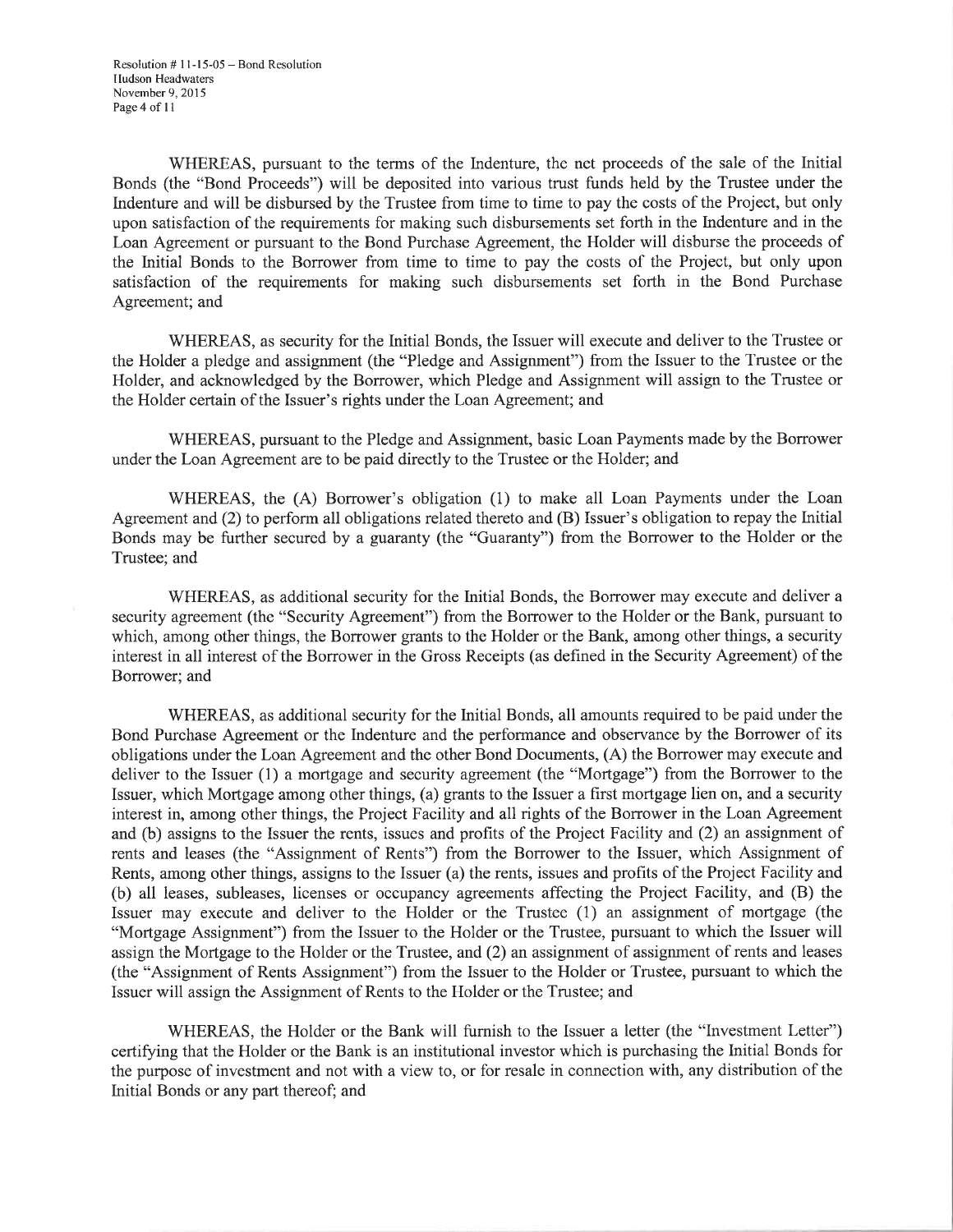Resolution # I l-15-05 - Bond Resolution Hudson Headwaters November 9, 2015 Page 5 of 11

WHEREAS, the Initial Bonds will be further secured and marketed as provided in the Certificate(s) of Determination; and

WHEREAS, in connection with the marketing of some or all of the series of the Bonds, (A) the Issuer may enter into (or accept) one or more agreements with one or more entities chosen by the Lrstitution to locate the initial and/or subsequent purchasers of the Bonds, each of which entities may either act as agent to market the Bonds or may act as an underwriter to guarantee the marketing of the Bonds (each such entity being hereinafter referred to as a "Bond Marketer"); (B) the Issuer may enter into one or more bond purchase agreements (each, a "Bond Purchase Agreement") by and among the related initial purchaser(s) of the Bonds, the Issuer and the Borrower; (C) the Borrower may provide indemnification to the Issuer and the related initial purchaser(s) of the Bonds relating to the issuance and sale of the related Bonds pursuant to one or more letters of representation (each, a "Letter of Representation") by and among the Borrower, the Issuer and the related initial purchaser(s) of the Bonds; (D) the related Bond Marketer may utilize a preliminary official statement or other preliminary offering document (the "Preliminary Offering Document") and a final official statement or other preliminary final document (the "Final Offering Document") in connection with the initial and/or subsequent offering of some or all of the Bonds; and (E) the related Bond Marketer may also obtain a rating of some or all of the Bonds from one or more securities rating agencies (each such rating agency that provides a rating of the Bonds, a "Rating Agency"); and

WHEREAS, to assure compliance with the continuing disclosure requirements imposed by the Securities and Exchange Commission, the Borrower may execute and deliver to the Trustee and the related Bond Marketer one or more continuing disclosure agreements (each, a "Continuing Disclosure Agreement") relating to some or all of the Bonds; and

WHEREAS, some or all of the Bonds may be issued as "book-entry-only" obligations to be held by The Depository Trust Borrower, as depository (the "Depository") for such Bonds, and, to comply with the requirements of the Depository, the Issuer and the Trustee will execute and deliver to the Depository a letter of representations (the "Depository Letter") relating to such Bonds; and

WHEREAS, to demonstrate compliance with the provisions of the Code relating to the issuance of tax-exempt obligations, (A) the Issuer will (l) execute one or more arbitrage certificates dated the date of delivery of the related Bonds (each, an "Arbitrage Certificate") relating to certain requirements set forth in Section 148 of the Code relating to such Bonds, (2) execute a completed Internal Revenue Service Form 8038 (Information Return for Private Activity Bonds) relating to such Bonds (each, an "Information Return") pursuant to Section 149(e) of the Code, and (3) file the Information Return(s) with the Internal Revenue Service, (B) the Borrower will execute one or more tax regulatory agreements dated the date of delivery of the related Bonds (each, a "Tax Regulatory Agreement") relating to the requirements in Sections 145 through 150 of the Code applicable to such Bonds and (C) either the Bond Marketer or the initial purchasers of the related Bonds will execute a letter (each, an "Issue Price Letter") confirming the issue price of such Bonds for purposes of Section 148 of the Code; and

WHEREAS, the Issuer now desires to (A) authorize the issuance of the Bonds for the purpose of financing a portion of the costs of the Project; (B) authorize the circulation of any Preliminary Offering Document and any Final Offering Document in connection with the marketing of any or all of the Bonds; (C) delegate to the Chairperson, Vice Chairperson or Chief Executive Ofhcer of the Issuer (the "Authorizing Officer") authority to deem as final any Preliminary Offering Document and any Final Offering Document to be used by any Bond Marketer in connection with the marketing of any or all of the Bonds; (D) delegate to the Chairperson, Vice Chairperson or Chief Executive Officer of the Issuer (the "Authorizing Officer") authority to determine the final details of any of the Bonds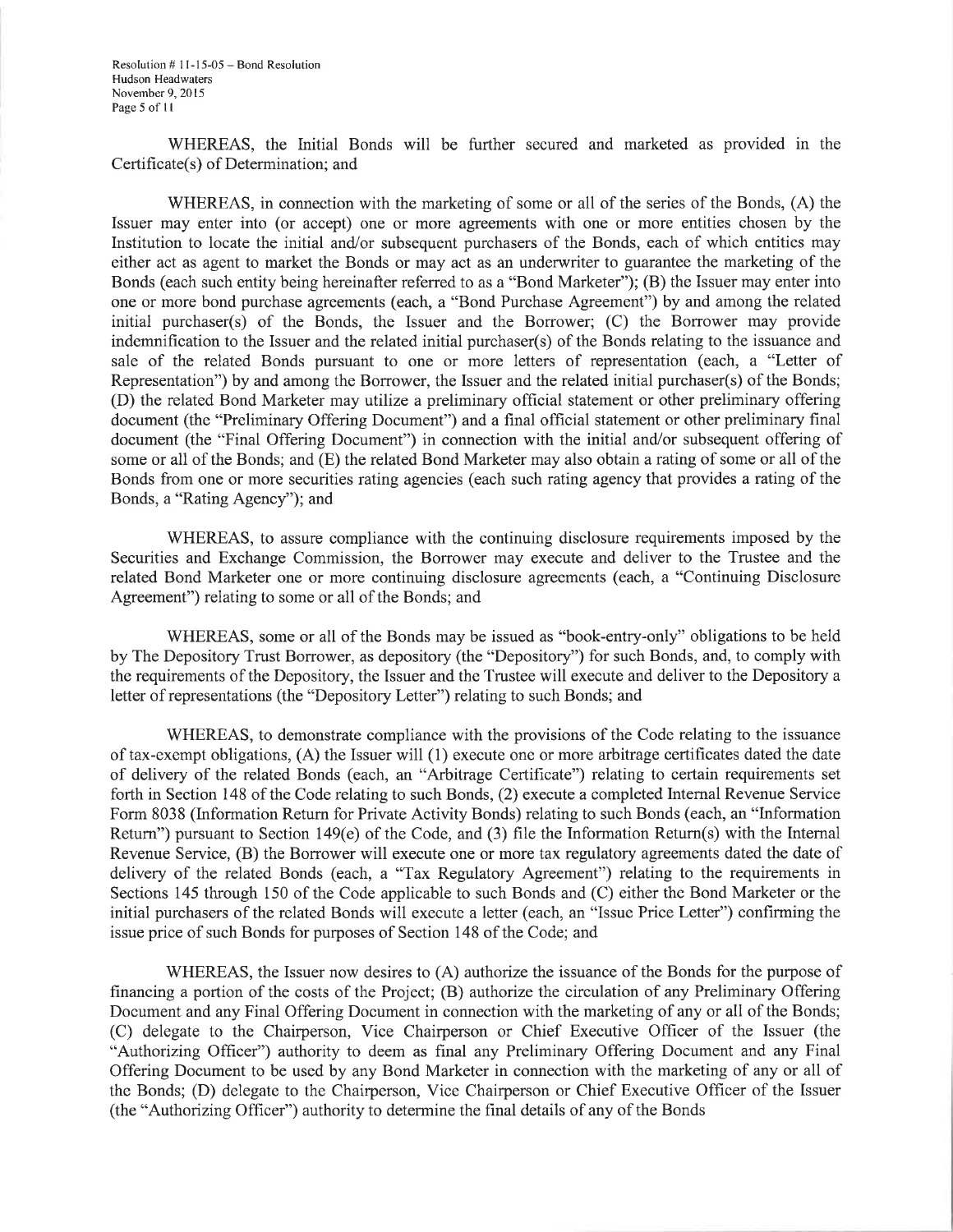Resolution # I l-15-05 - Bond Resolution Hutlson Headwaters November 9, 2015 Page 6 of 11

(the "Bond Details") once the marketing of such Bonds is completed and the Borrower has agreed to the Bond Details, which Bond Details so determined may include but not be limited to the following: (1) the aggregate principal amount of Bonds to be issued; (2) the number of series thereof; and (3) for each series of the Bonds (each, a "Series"), (a) the authorized principal amount of such Series, (b) whether such Series shall include subseries of such Series (each, a "Subseries"), (c) the designation of such Series and any Subseries, (d) the purpose or purposes for which such Series is being issued, which shall be limited to (i) payment of the costs of the Project, (ii) payment of the costs of issuance of such Series, (iii) making <sup>a</sup> deposit to a debt service reserve fund securing such Series, if any, which may include interest thereon, (iv) funding or refunding of other debt of the Issuer, which may include interest thereon, all or a portion of the proceeds of which were applied to making a loan to the Borrower, and (v) exchanging bonds of such Series for bonds, notes or other evidences of indebtedness of the Borrower or of the Issuer issued on behalf of the Borrower, (e) whether a debt service reserve fund is established securing such Series, the debt service reserve fund requirement relating to same, the terms and conditions for such debt service reserve fund and the terms and conditions upon which a reserve fund facility may be used to fund all or a portion of the debt service reserve fund, (f) the date or dates, the maturity date or dates and principal amounts of each maturity of the bonds of such Series and/or Subseries, the amount and date of each sinking fund installment, if any, and which bonds of such Series and/or Subseries are serial bonds or term bonds, if any, and the record date or record dates of the bonds of such Series and/or Subseries, (g) the interest rate or rates of the bonds of such Series and/or Subseries, the date from which interest on the bonds of such Series and/or Subseries shall accrue, the dates on which interest on the bonds of such Series and/or Subseries shall be payable, (h) the denomination or denominations of and the manner of numbering and lettering the bonds of such Series and/or Subseries, (i) the trustee, bond registrar and paying agent or paying agents for such Series and/or Subseries and the place or places of payment of the principal, sinking fund installments, if any, or redemption price of and interest on the bonds of such Series and/or Subseries, (j) the redemption price or purchase in lieu of redemption price or redemption prices or purchase in lieu of redemption prices, if any, and the redemption or purchase in lieu of redemption terms, if any, for the bonds of such Series and/or Subseries, (k) provisions for the sale or exchange of the bonds of such Series and/or Subseries and for the delivery thereof, (l) the form of the bonds of such Series and/or Subseries and the form of the trustee's certificate of authentication thereon, and whether any bonds of such Series and/or Subseries are to be issued as book entry bonds and the depository therefor, (m) if bonds of such Series and/or Subseries are to be exchanged for bonds, notes or other evidence ofindebtedness ofthe Borrower or the Issuer, the provisions regarding such exchange, (n) directions for the application of the proceeds of the bonds of such Series and/or Subseries, (o) the trustee for such Series and/or Subseries, and (p) any other provisions deemed advisable by the Authorizing Officer not in conflict with the provisions of this Bond Resolution; and (D) authorize execution and delivery by the Issuer of various documents relating to the issuance of the Bonds, including but not limited to the hereinafter defined Issuer Documents;

# NOW, THEREFORE, BE IT RESOLVED BY THE MEMBERS OF THE BOARD OF DIRECTORS OF CLINTON COUNTY CAPITAL RESOURCE CORPORATION, AS FOLLOWS:

Section 1. The Issuer hereby finds and determines that:

(A) By virtue of the Certificate of Incorporation and the Enabling Act, the Issuer has been vested with all powers necessary and convenient to carry out and effectuate the purposes and provisions of the Enabling Act and to exercise all powers granted to it under the Enabling Act; and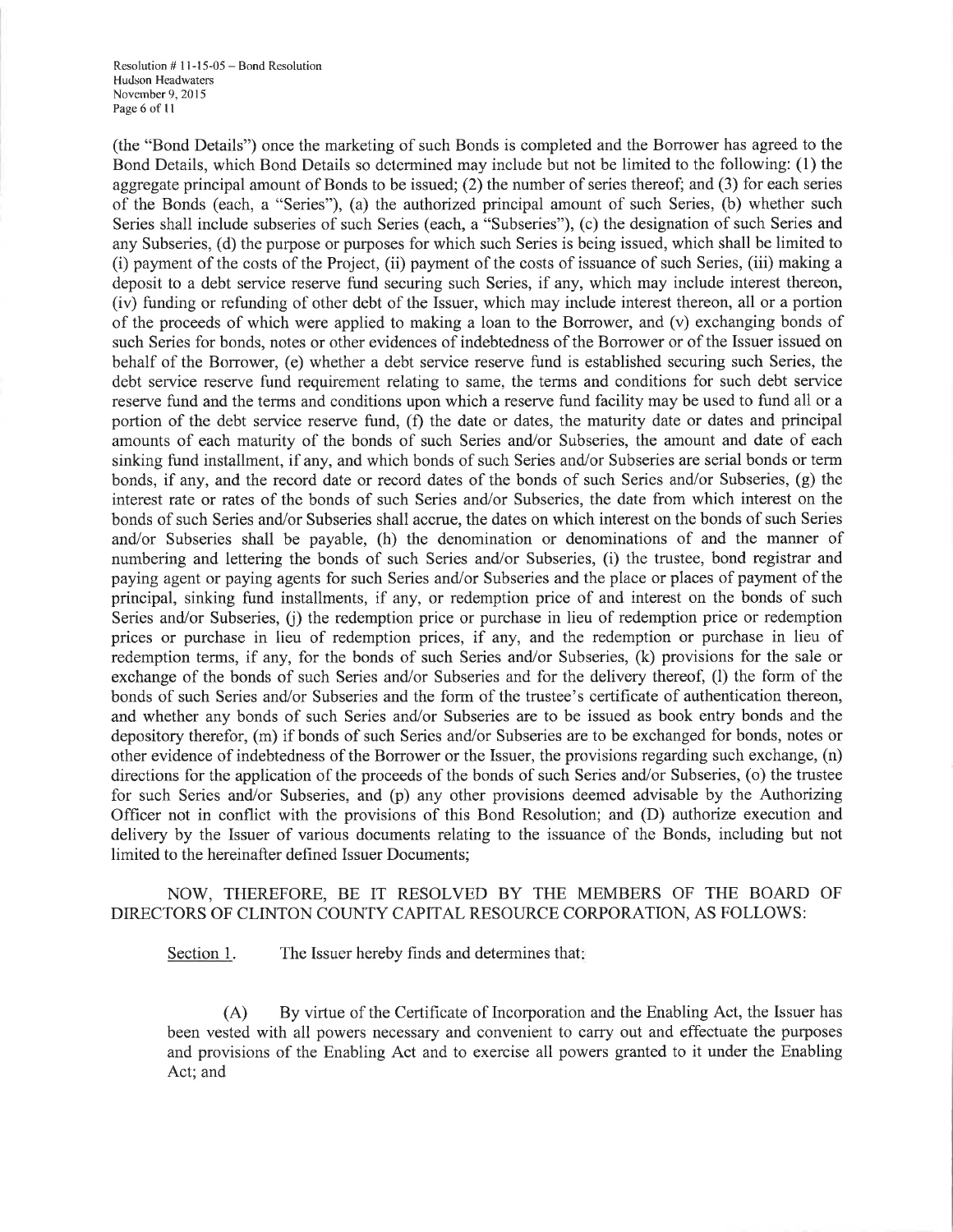(B) The acquisition, renovation, construction and installation of the Project Facility and the financing thereof with the proceeds of the Loan to the Borrower will relieve and reduce unemployment, promote and provide for additional and maximum employment and better and maintain job opportunities, and thereby lessen the burdens of government; and

(C) It is desirable and in the public interest for the Issuer to issue and sell its Initial Bonds upon the terms and conditions determined by the Chairperson or Chief Executive Officer of the lssuer once the marketing of the Initial Bonds is completed and the Borrower has agreed to the Bond Details.

Section 2. In consequence of the foregoing, the Issuer hereby determines to:  $I(A)$  issue the Initial Bonds on the terms and conditions set forth in the Bond Purchase Agreement, (B) sell the Initial Bonds to the Holder or the Bank pursuant to the terms set forth in the Bond Purchase Agreement, (C) use the proceeds of the Initial Bonds to make the Loan to the Borrower for the purpose of financing a portion of the costs of issuance of the Bond and a portion of the costs of the Project, (D) secure the Initial Bonds by assigning to the Holder pursuant to the Pledge and Assignment, certain of the Issuer's rights under the Loan Agreement, including the right to collect and receive certain amounts payable thereunder, (E) further secure the Initial Bonds by executing the Mortgage Assignment, (F) execute the Arbitrage Certificate and the Information Return with respect to the Initial Bonds, and (G) hle the Information Return with the IRS OR II (A) authorize the use of, and authorize the Chairperson, Vice Chairperson or Chief Executive Officer of the Issuer the authority to determine the form and substance of, and deem final, any Preliminary Offering Document and any Final Offering Document to be used by any Bond Marketer in connection with the initial offering and/or any subsequent offering of any of the Bonds, (B) authorize the Chairperson, Vice Chairperson or Chief Executive Officer of the Issuer the authority to (1) execute and deliver on behalf of the Issuer any Bond Purchase Agreement related to any of the Bonds and (2) determine, on behalf of the Issuer, from time to time the Bond Details relating to the Bonds; (C) issue the Bonds from time to time on the terms and conditions set forth in the Indenture, the related Certificate of Determination and any Bond Purchase Agreement related to such Bonds, (D) sell any or all of the Bonds to the initial and/or subsequent purchasers thereof pursuant to the terms set forth in the Indenture, the related Certificate of Determination and any related Bond Purchase Agreement, (E) use the proceeds of the Bonds to make the Loan to the Borrower for the purpose of financing a portion of the costs of issuance of the Bonds and a portion of the costs of the Project, (F) secure the Bonds by assigning to the Trustee pursuant to the Pledge and Assignment certain of the Issuer's rights under the Loan Agreement, including the right to collect and receive certain amounts payable thereunder, (G) further secure the Bonds by executing the Mortgage Assignment, (H) execute from time to time the Arbitrage Certificate(s) and the Information Return(s) with respect to the Bonds, and (I) file the Information Retum(s) with the IRS.

Section 3. The Issuer hereby delegates to the (Vice) Chairperson or Chief Executive Officer of the Issuer the power to approve, on behalf of the Issuer, the form and substance of the Loan Agreement, the Indenture, the Bonds, the Pledge and Assignment, the Mortgage Assignment, the Bond Purchase Agreement(s), the Preliminary Offering Document(s), the Final Offering Document(s), the Arbitrage Certificate(s), the Information Return(s), the Depository Letter(s) and any documents necessary and incidental thereto including, but not limited to,

any documents authorized by any Certificate of Determination and approved by counsel to the Issuer (hereinafter collectively called the "Issuer Documents").

Section 4. The Issuer is hereby authorized to issue, execute, sell and deliver to the Holder or to the Trustee for authentication its Initial Bonds in the aggregate principal amount of not to exceed \$10,000,000 or so much as necessary to finance the Costs of the Project, in the amount,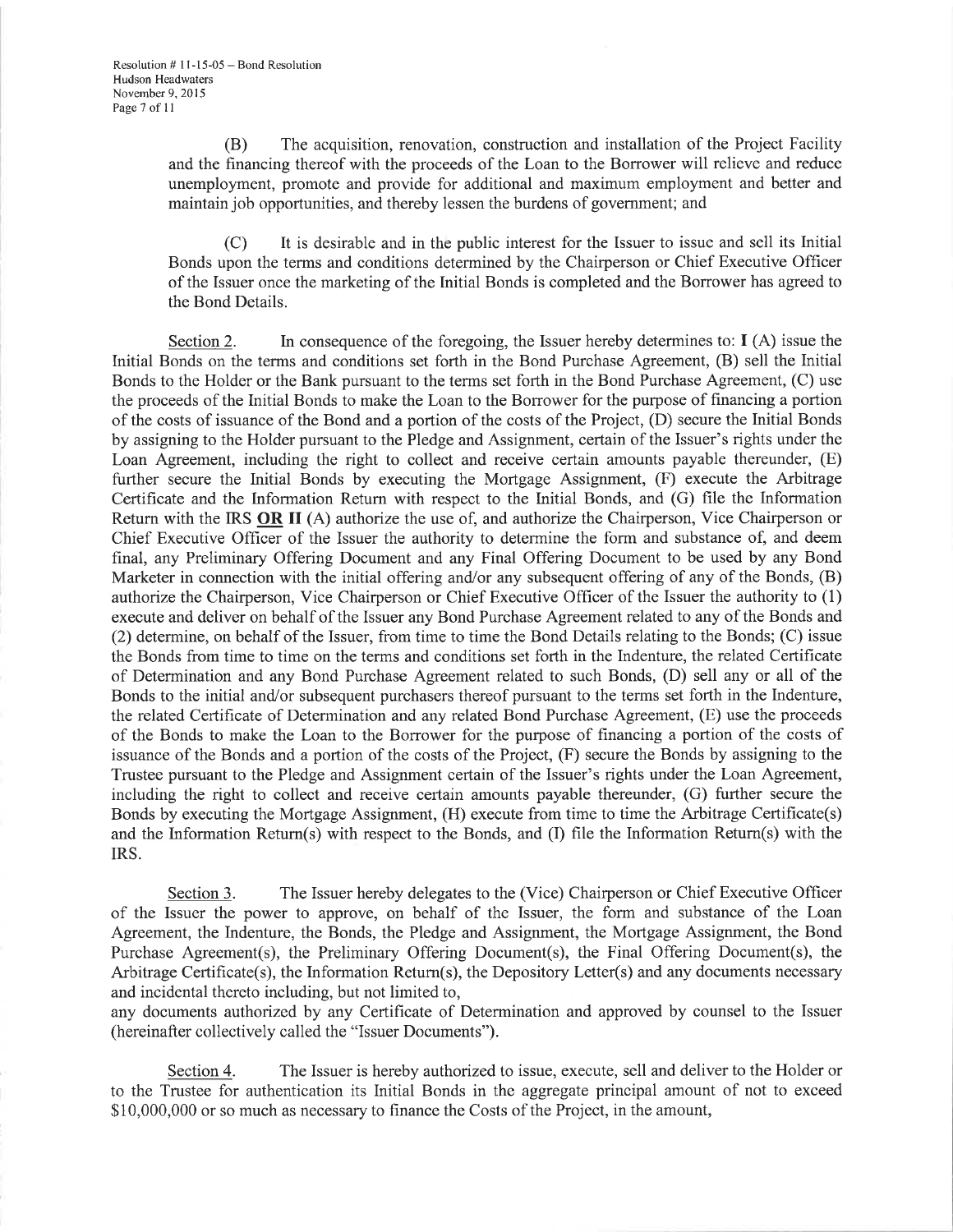Resolution # I l-15-05 - Bond Resolution Hutlson Headwaters November 9, 20 I 5 Page 8 of 11

in the form and in the amount and containing the other provisions determined by the (Vice) Chairperson or Chief Executive Officer of the Issuer in the Certificate of Determination, and upon authentication thereof, the Trustee is hereby authorized to deliver said Initial Bonds to the purchasers thereof against receipt of the purchase price thereof, all pursuant to the Enabling Act and in accordance with the provisions of the Indenture, this Bond Resolution, the Certificate of Determination and any Bond Purchase Agreement, provided that:

(A) The kritial Bonds authorized to be issued, executed, sold and delivered pursuant to this Section 4 shall (1) be issued, executed and delivered at such time as the (Vice) Chairperson or Chief Executive Officer of the Issuer shall determine, and (2) bear interest at the rate or rates, be issued in such form, be subject to redemption prior to maturity and have such other terms and provisions and be issued in such manner and on such conditions as are set forth in the Initial Bonds, the Indenture or the Bond Purchase Agreement and the Certificate of Determination, or as are hereinafter approved by the (Vice) Chairperson or Chief Executive Officer of the Issuer in accordance with Section 5 hereof, which terms are specifically incorporated herein by reference with the same force and effect as if fully set forth in this Bond Resolution.

(B) The lnitial Bonds shall be issued solely for the purpose of providing funds to finance (1) the costs of making the Loan for the purpose of financing a portion of the costs of the Project as described in the Issuer Documents, and (2) a portion of the administrative, legal, financial and other expenses of the Issuer in connection with the Loan and the Project and incidental to the issuance of the Initial Bonds.

(C) Neither the members, directors nor officers of the Issuer, nor any person executing the Initial Bonds or any of the Financing Documents (as hereinafter defined) on behalf ofthe Issuer, shall be liable thereon o¡ be subject to any personal liability or accountability by reason of the execution, issuance or delivery thereof. The Initial Bonds and the interest thereon are not and shall never be a debt of the State of New York, or Clinton County, New York or any political subdivision thereof (other than the Issuer), and neither the State of New York, or Clinton County, New York nor any political subdivision thereof (other than the Issuer) shall be liable thereon.

(D) The Initial Bonds, together with interest payable thereon, shall be special obligations of the Issuer payable solely from certain of the revenues and receipts derived from the repayment of the Loan or from the enforcement of the security provided by the Financing Documents (as hereinafter defined) and the other security pledged to the payment thereof.

(E) Notwithstanding any other provision of this Bond Resolution, the Issuer covenants that it will make no use of the proceeds of the Initial Bonds or of any other funds of the Issuer (other than the Issuer's administrative fees) which, if said use had been reasonably expected on the date of issuance of the lnitial Bonds, would have caused any of the Initial Bonds to be an "arbitrage bond" within the meaning of Section 148 of the Code.

Section 5. (A) Upon receipt of advice from counsel to the Issuer that the Preliminary Official Statement is in substantially hnal form, the Issuer hereby delegates to the Chairperson or Chief Executive Officer of the Issuer the authority to (1) deem the Official Statement final (except for the permitted omissions described in paragraph  $(b)(1)$  of Rule 15c2-12 promulgated under the Securities Exchange Act of 1934, as amended) by executing a certificate to that effect, (2) authorize the Bond Marketer to circulate the Preliminary Official Statement and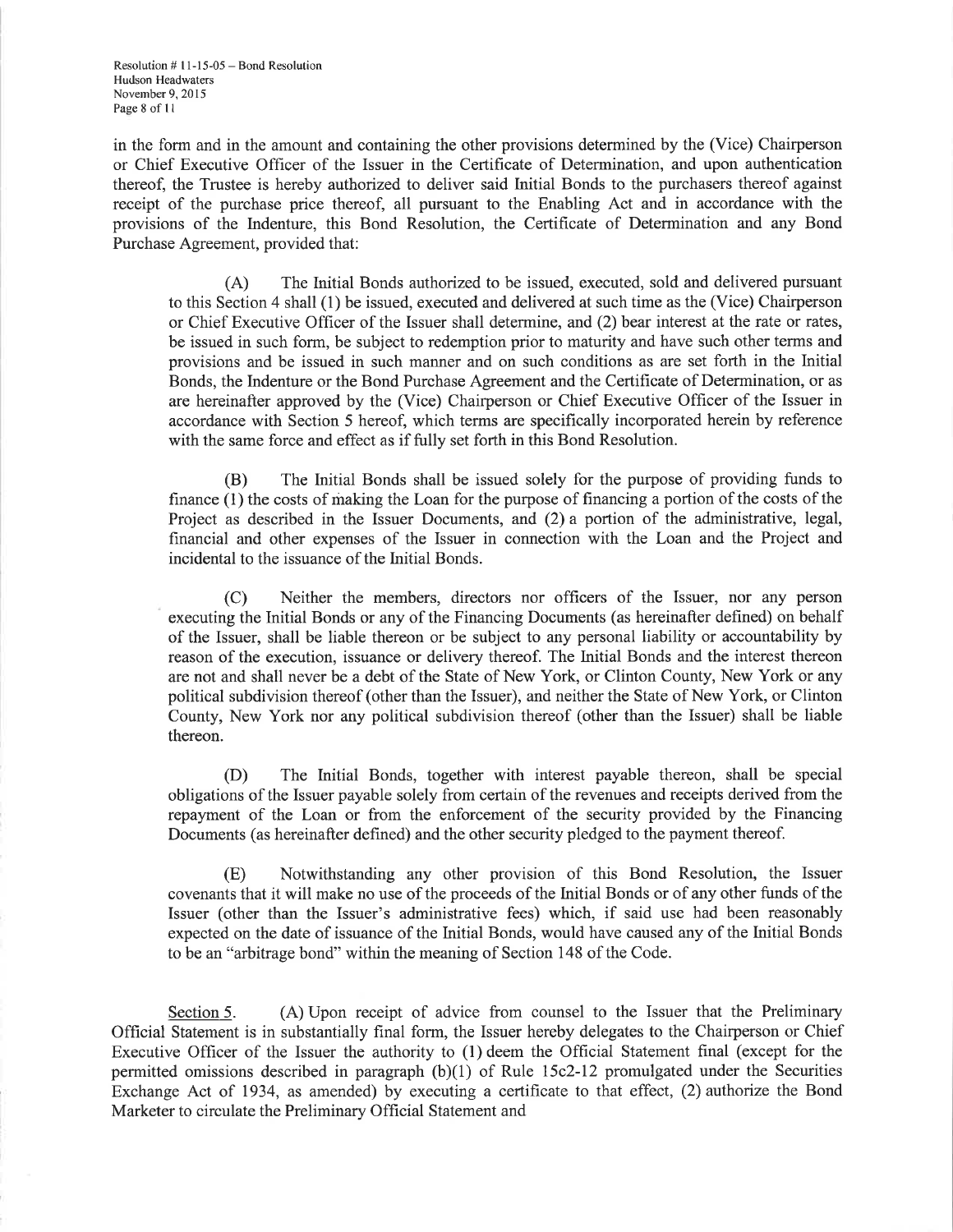Resolution # I l-15-05 - Bond Resolution Hudson Headwaters November 9, 2015 Page 9 of 11

(3) execute and deliver any other documents or agreements requested by the Bond Marketer in connection with the circulation of the Preliminary Official Statement by the Bond Marketer.

(B) Upon receipt of advice from counsel to the Issuer that the Issuer has received from the Bond Marketer the results of the initial marketing of the Initial Bonds and has received from the Borrower evidence that the Borrower has accepted the results of the initial marketing of the lnitial Bonds, the Issuer hereby delegates to the (Vice) Chairperson or Chief Executive Officer of the Issuer the authority to (1) execute and deliver the tnitial Bond Purchase Agreement on behalf of the Issuer and (2) determine, on behalf of the Issuer, the final details of the Initial Bonds.

(C) The (Vice) Chairperson or Chief Executive Officer of the Issuer is hereby authorized, on behalf of the Issuer, to execute and deliver the Issuer Documents and the other documents related thereto (collectively with the Issuer Documents, the "Financing Documents"), and, where appropriate, the Secretary (or Assistant Secretary) of the Issuer is hereby authorized to affix the seal of the Issuer thereto and to attest the same, all in substantially the forms thereof approved by the (Vice) Chairperson or Chief Executive Officer of the Issuer, with such changes, variations, omissions and insertions as the (Vice) Chairperson or Chief Executive Officer of the Issuer shall approve, the execution thereof by the (Vice) Chairperson or Chief Executive Officer of the Issuer to constitute conclusive evidence of such approval.

(D) The (Vice) Chairperson or Chief Executive Officer of the Issuer is hereby further authorized, on behalf of the Issuer, to designate any additional Authorized Representatives of the Issuer (as defined in and pursuant to the Loan Agreement).

(E) The (Vice) Chairperson or Chief Executive Officer of the Issuer is hereby fuither authorized to execute any documentation requested by the Bond Marketer to indicate the Issuer's approval of the Initial Preliminary Official Statement and/or the Initial Official Statement.

Section 6. The officers, employees and agents of the Issuer are hereby authorized and directed for and in the name and on behalf of the Issuer to do all acts and things required or provided for by the provisions of the Financing Documents, and to execute and deliver all such additional certificates, instruments and documents, to pay all such fees, charges and expenses and to do all such further acts and things as may be necessary or, in the opinion of the officer, employee or agent acting, desirable and proper to effect the purposes of this Bond Resolution and to cause compliance by the Issuer with all of the terms, covenants and provisions of the Financing Documents binding upon the Issuer.

Section 7. All action taken by the (Vice) Chairperson or Chief Executive Officer of the Issuer in connection with Section 5(A) and/or Section 5(B) of this Bond Resolution, prior to the date of this Bond Resolution, is hereby ratified and confirmed.

Section 8. This Bond Resolution shall take effect immediately and the Initial Bonds are hereby ordered to be issued in accordance with this Bond Resolution.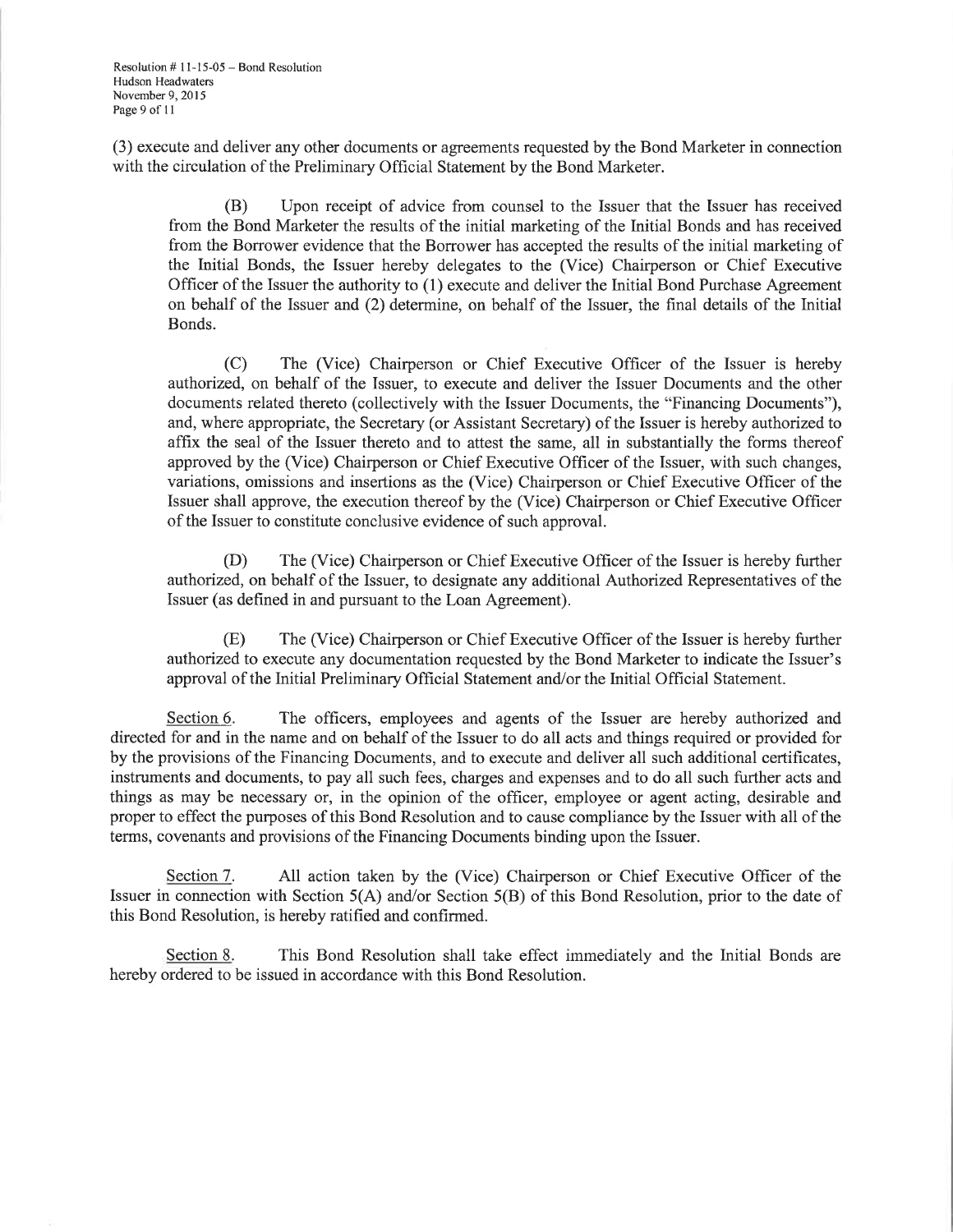Resolution # 11-15-05 – Bond Resolution<br>Hudson Headwaters November 9, 2015 Page 10 of 11

The question of the adoption of the foregoing Bond Resolution was duly put to a vote on roll call, which resulted as follows:

| <b>Trent Trahan</b> | <b>VOTING</b> | <b>YES</b>     |
|---------------------|---------------|----------------|
| David Hoover        | <b>VOTING</b> | <b>YES</b>     |
| Michael Zurlo       | <b>VOTING</b> | <b>YES</b>     |
| Keith Defayette     | <b>VOTING</b> | <b>YES</b>     |
| <b>Kim Murray</b>   | <b>VOTING</b> | <b>YES</b>     |
| John VanNatten      | <b>VOTING</b> | <b>ABSTAIN</b> |
| Mark Leta           | <b>VOTING</b> | <b>YES</b>     |

The foregoing Bond Resolution was thereupon declared duly adopted.

 $\bar{\sigma}$